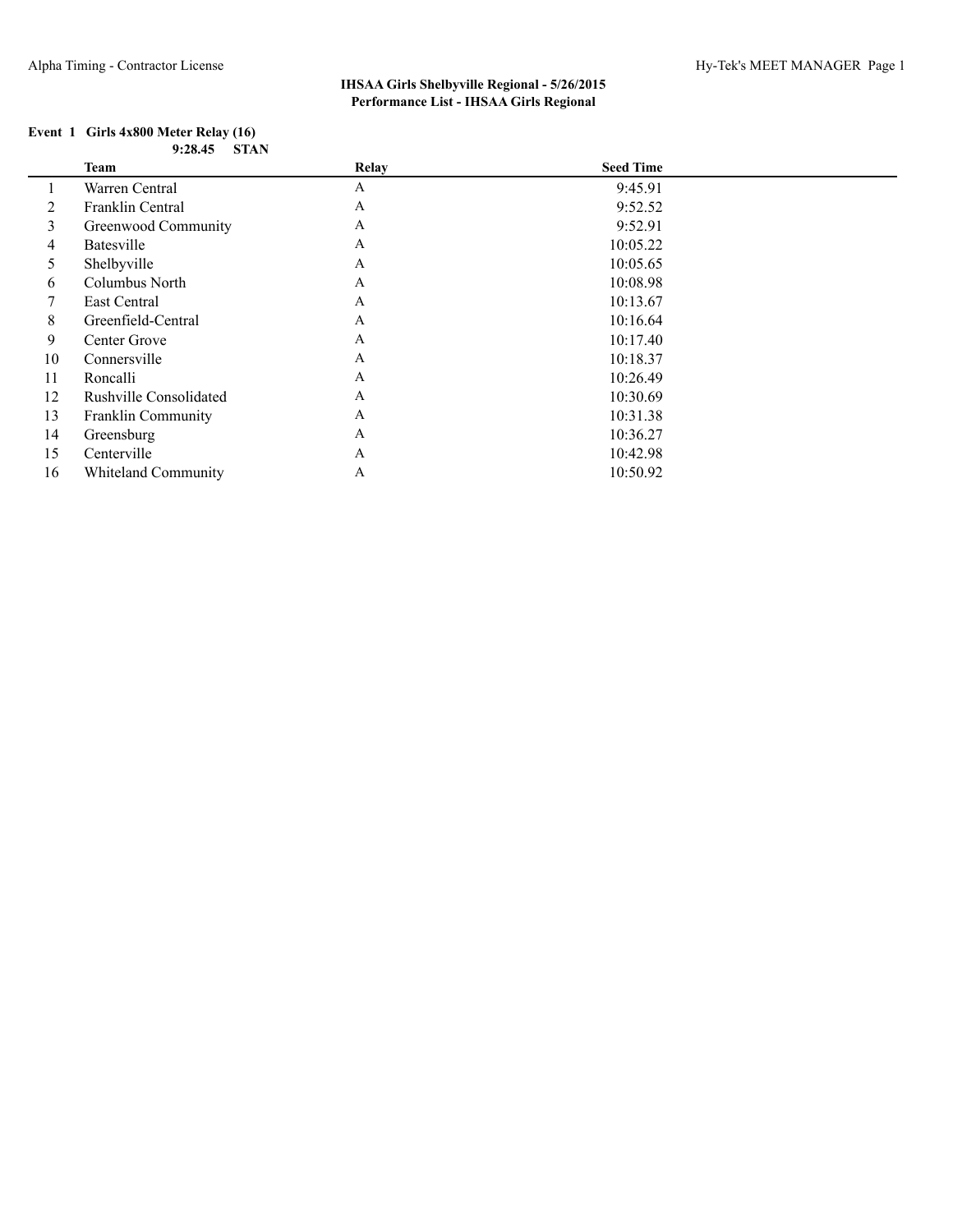| Event 2 Girls 100 Meter Dash (18) Prelims |            |
|-------------------------------------------|------------|
|                                           | 12.45 STAN |

|    | Name               |    | <b>Year School</b>     | <b>Seed Time</b> |             |
|----|--------------------|----|------------------------|------------------|-------------|
|    | Rassel, Olivia     | 10 | Center Grove           | 12.33            | <b>STAN</b> |
| 2  | Baker, Ashley      | 10 | Warren Central         | 12.71            |             |
| 3  | Anderson, Hanna    | 09 | Greenwood Community    | 12.74            |             |
| 4  | McIntosh, Taylor   | 11 | Greensburg             | 12.97            |             |
| 5  | Reichley, Julia    | 11 | Seton Catholic         | 13.17            |             |
| 6  | Shumate, Robyn     | 10 | East Central           | 13.20            |             |
|    | Doublin, Kloie     | 09 | Franklin Community     | 13.21            |             |
| 8  | Miller, Harlie     | 12 | Milan                  | 13.23            |             |
| 9  | Saylor, Paige      |    | 10 Roncalli            | 13.23            |             |
| 10 | Miller, Kerrigan   | 10 | Whiteland Community    | 13.31            |             |
| 11 | Herzog, Grace      | 12 | Milan                  | 13.37            |             |
| 12 | Clarke, Morgan     | 10 | Roncalli               | 13.43            |             |
| 13 | West, Kassidy      | 12 | Cambridge City Lincoln | 13.52            |             |
| 14 | Cardenas, Cameron  | 09 | Beech Grove            | 13.52            |             |
| 15 | Utterback, Allison | 10 | Center Grove           | 13.53            |             |
| 16 | Lumpkin, Anika     | 10 | Whiteland Community    | 13.54            |             |
| 17 | Wilson, Nidjah     | 10 | Warren Central         | 13.54            |             |
| 18 | Hoodlebrink, Aimee | 10 | Hagerstown             | 13.62            |             |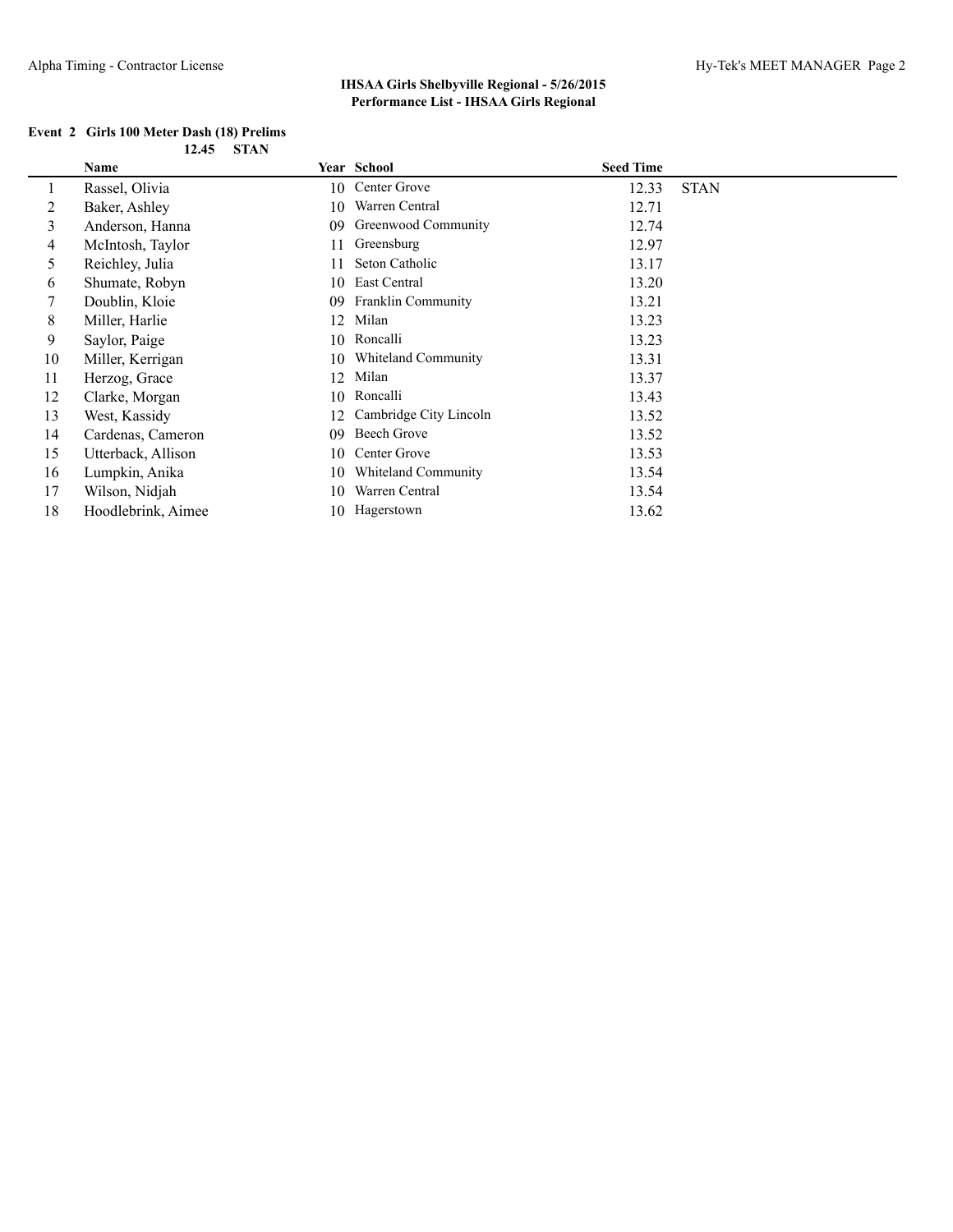|  | Event 3 Girls 100 Meter Hurdles (16) Prelims |            |  |
|--|----------------------------------------------|------------|--|
|  |                                              | 15.03 STAN |  |

|    | Name                |    | Year School                   | <b>Seed Time</b> |             |
|----|---------------------|----|-------------------------------|------------------|-------------|
|    | Redmon, Caitlyn     | 12 | Warren Central                | 14.92            | <b>STAN</b> |
| 2  | Gedeon, Debie       | 12 | Columbus North                | 15.05            |             |
| 3  | Jackson, Kayland    | 10 | Warren Central                | 15.25            |             |
| 4  | Goines, Haley       | 09 | Center Grove                  | 15.42            |             |
| 5  | Bowling, Kelsey     | 12 | Jac-Cen-Del                   | 16.02            |             |
| 6  | Harper, Tori        |    | Greenwood Community           | 16.22            |             |
| 7  | Wise, Madison       | 10 | Greenfield-Central            | 16.23            |             |
| 8  | Griffin, Audrey     | 09 | East Central                  | 16.67            |             |
| 9  | Malone, Olivia      | 12 | Columbus North                | 16.68            |             |
| 10 | Ralph, Lauren       | 11 | Center Grove                  | 16.69            |             |
| 11 | Meyer, Ashlynn      | 09 | Greensburg                    | 16.77            |             |
| 12 | Ely-Miller, Daesjah | 11 | Roncalli                      | 16.81            |             |
| 13 | Ferrell, Kelsey     | 10 | Franklin Central              | 16.83            |             |
| 14 | Stegner, Riley      | 12 | Connersville                  | 16.92            |             |
| 15 | Percell, Fran       | 10 | <b>Rushville Consolidated</b> | 17.74            |             |
| 16 | Miller, Ashley      | 11 | Seton Catholic                | 18.14            |             |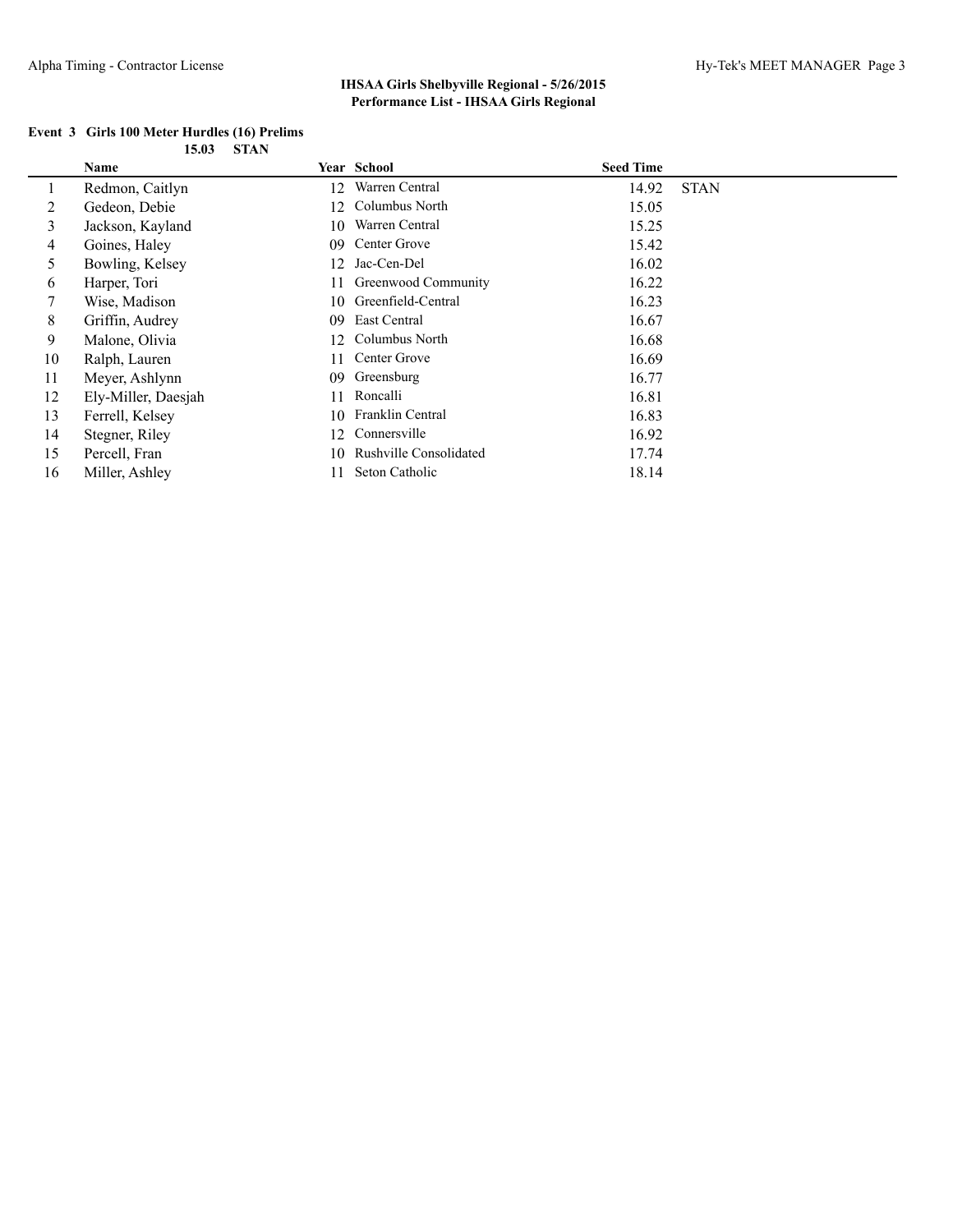| Event 4 Girls 200 Meter Dash (16) Prelims |            |
|-------------------------------------------|------------|
|                                           | 25.49 STAN |

|    | Name               |    | Year School           | <b>Seed Time</b> |
|----|--------------------|----|-----------------------|------------------|
|    | Byrdsong, Breana   | 11 | Warren Central        | 25.75            |
| 2  | Baker, Ashley      | 10 | Warren Central        | 25.83            |
| 3  | Rassel, Olivia     | 10 | Center Grove          | 25.85            |
| 4  | Anderson, Hanna    | 09 | Greenwood Community   | 26.48            |
| 5  | Saylor, Paige      | 10 | Roncalli              | 26.97            |
| 6  | McIntosh, Taylor   | 11 | Greensburg            | 27.02            |
| 7  | Reichley, Julia    | 11 | Seton Catholic        | 27.38            |
| 8  | Vanliew, Cortney   | 10 | Columbus East         | 27.45            |
| 9  | Hoodlebrink, Aimee |    | 10 Hagerstown         | 27.45            |
| 10 | Peters, Janelle    | 12 | Columbus North        | 27.48            |
| 11 | Robben, Madeleine  | 10 | Batesville            | 27.64            |
| 12 | Gindling, Kendall  | 11 | East Central          | 27.79            |
| 13 | Clark, Jade        | 12 | Franklin Central      | 27.83            |
| 14 | Leininger, Lanie   | 09 | Greenwood Community   | 27.90            |
| 15 | Miller, Sarah      | 11 | <b>Triton Central</b> | 27.94            |
| 16 | Neher, Sophia      | 10 | Centerville           | 28.87            |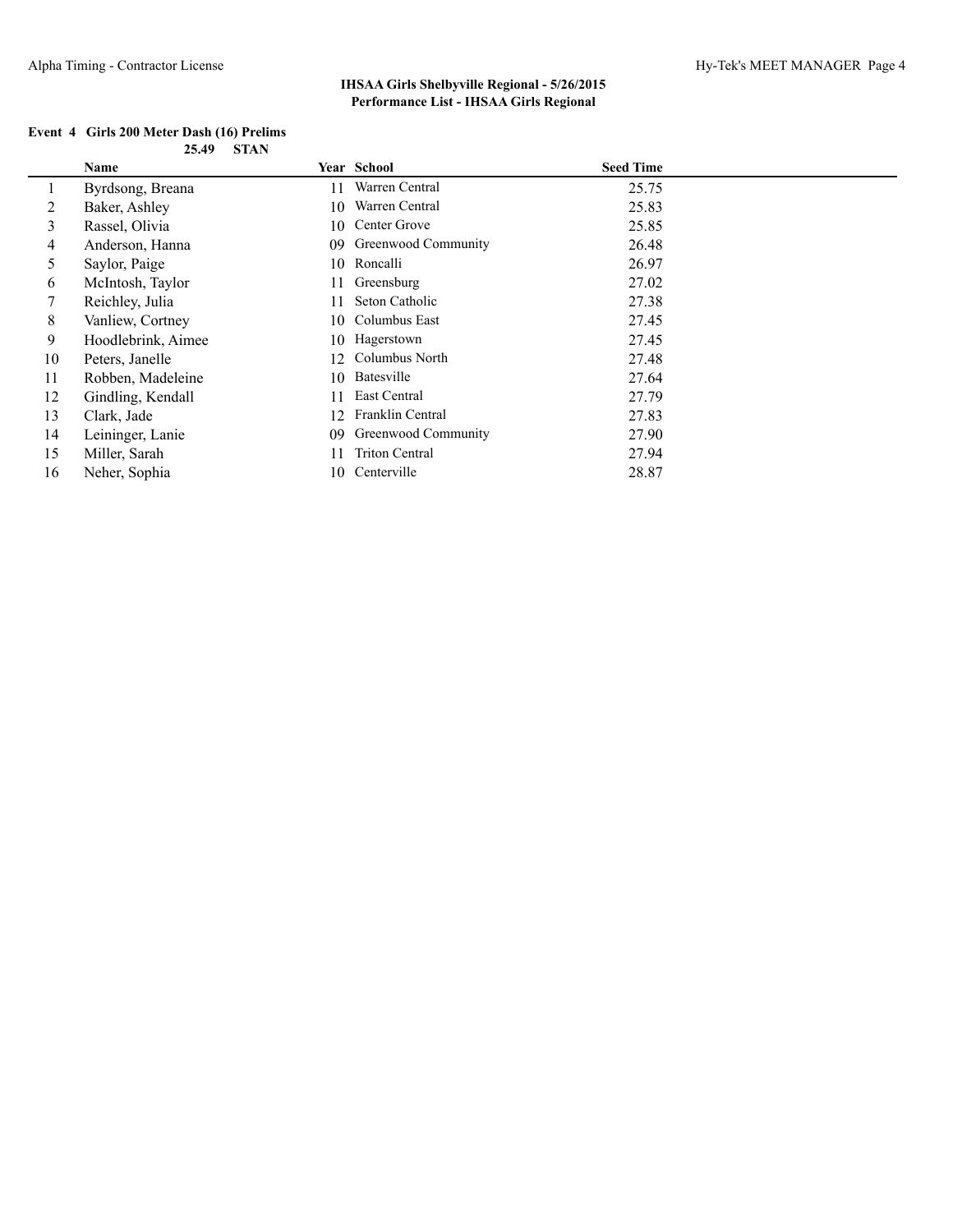|  | Event $5$ Girls 1600 Meter Run $(16)$ |                |
|--|---------------------------------------|----------------|
|  |                                       | $5:01.55$ STAN |

|    | Name                  |     | Year School         | <b>Seed Time</b> |
|----|-----------------------|-----|---------------------|------------------|
|    | Lax, Sierra           | 11  | Columbus North      | 5:12.86          |
| 2  | Barker, Jenna         | 09  | Seton Catholic      | 5:19.71          |
| 3  | Jones, Constance Hope | 12  | Warren Central      | 5:22.17          |
| 4  | Clark, Valerie        | 10  | Center Grove        | 5:25.82          |
| 5. | Hoover, Megan         | 11  | North Decatur       | 5:28.24          |
| 6  | Antrim, Anevay        | 09  | <b>Union County</b> | 5:30.28          |
|    | Bigbee, DeAndra       | 11  | Warren Central      | 5:30.99          |
| 8  | Coffey, Allison       | 11  | Columbus North      | 5:31.01          |
| 9  | West, Morgan          | 11  | Connersville        | 5:35.07          |
| 10 | Poltrack, Sarah       | 10  | Batesville          | 5:38.09          |
| 11 | Repp, Sarah           | 12. | Connersville        | 5:38.49          |
| 12 | Robinson, Krista      | 10  | Greenwood Community | 5:40.34          |
| 13 | Lubbe, Danielle       | 10  | Shelbyville         | 5:45.63          |
| 14 | Short, Shelby         | 12. | Centerville         | 5:48.85          |
| 15 | Bittner, Abigail      | 09  | East Central        | 5:49.03          |
| 16 | Waggoner, Mattie      | 11  | New Palestine       | 5:50.11          |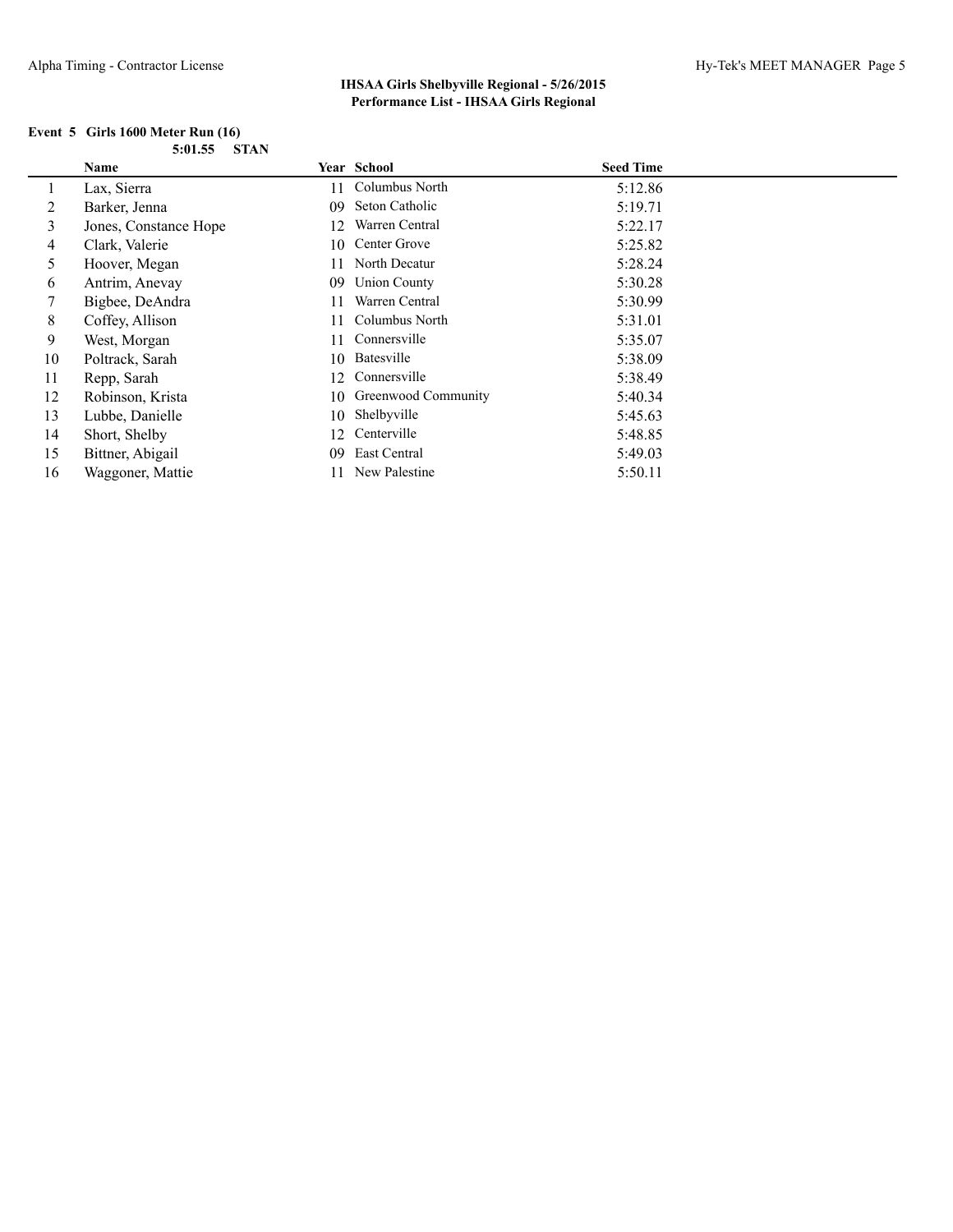#### **Event 6 Girls 4x100 Meter Relay (16) 48.85 STAN**

|                | Team                      | Relay        | <b>Seed Time</b> |             |
|----------------|---------------------------|--------------|------------------|-------------|
|                | Warren Central            | A            | 48.50            | <b>STAN</b> |
| $\overline{2}$ | Roncalli                  | A            | 51.06            |             |
| 3              | Center Grove              | A            | 51.08            |             |
| 4              | Batesville                | $\mathbf{A}$ | 51.96            |             |
| 5              | Franklin Central          | A            | 52.05            |             |
| 6              | Greenwood Community       | A            | 52.33            |             |
| 7              | East Central              | A            | 52.34            |             |
| 8              | Columbus North            | A            | 52.60            |             |
| 9              | <b>Franklin Community</b> | A            | 52.77            |             |
| 10             | Whiteland Community       | A            | 53.04            |             |
| 11             | Greensburg                | A            | 53.24            |             |
| 12             | Indian Creek              | A            | 53.44            |             |
| 13             | Columbus East             | A            | 53.54            |             |
| 14             | Seton Catholic            | A            | 53.69            |             |
| 15             | Connersville              | $\mathbf{A}$ | 53.78            |             |
| 16             | Richmond                  | A            | 54.06            |             |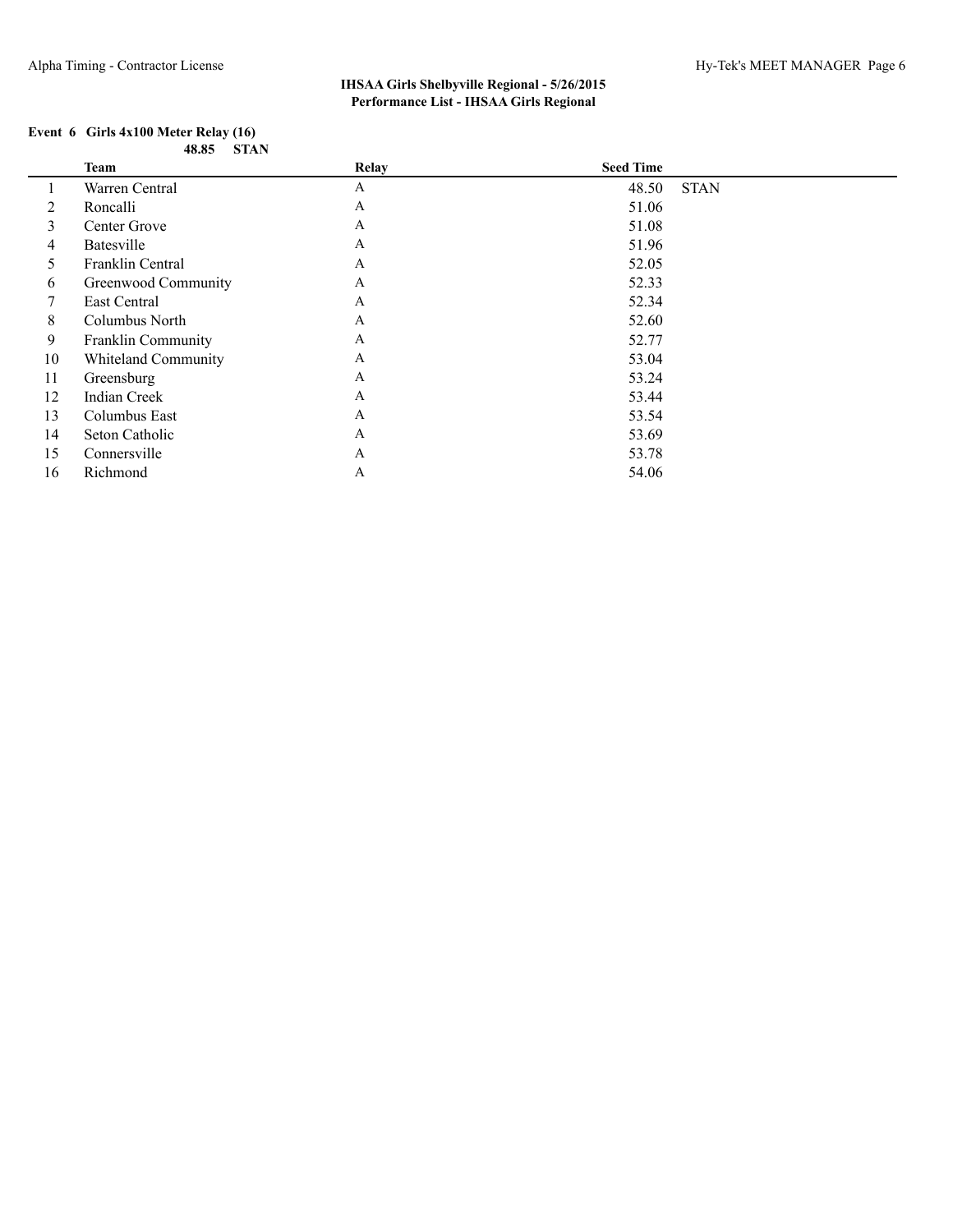| Event 7 Girls 400 Meter Dash (17) |            |  |
|-----------------------------------|------------|--|
|                                   | 58.39 STAN |  |

|    | Name               |     | Year School               | <b>Seed Time</b> |
|----|--------------------|-----|---------------------------|------------------|
|    | Long, Victoria     | 12  | Center Grove              | 58.79            |
| 2  | Hoover, Kaylor     | 10  | Franklin Central          | 59.43            |
| 3  | Koehl, Olivia      | 11. | Franklin Central          | 59.59            |
| 4  | Girolami, Savannah | 11. | Greenfield-Central        | 1:00.07          |
| 5  | Johnson, Dejah     | 10  | Warren Central            | 1:00.21          |
| 6  | Shumate, Robyn     | 10  | East Central              | 1:00.33          |
|    | Herzog, Grace      | 12  | Milan                     | 1:01.34          |
| 8  | Cardenas, Cameron  | 09  | Beech Grove               | 1:01.49          |
| 9  | Jackson, Joye      | 12  | Warren Central            | 1:01.90          |
| 10 | Davis, Alexa       | 12  | Shelbyville               | 1:01.97          |
| 11 | Neely, Taylor      | 10  | Greenwood Community       | 1:02.49          |
| 12 | Purdy, McKinley    | 11  | <b>Franklin Community</b> | 1:02.78          |
| 13 | Asher, Josie       | 10  | Roncalli                  | 1:02.80          |
| 14 | Bantz, Carrie      | 11  | <b>Union County</b>       | 1:03.11          |
| 15 | Harmeyer, Haylee   | 09  | Batesville                | 1:03.41          |
| 16 | Gray, Paige        | 11  | Hagerstown                | 1:04.75          |
| 17 | Brenneke, Leann    | 09  | Seton Catholic            | 1:05.10          |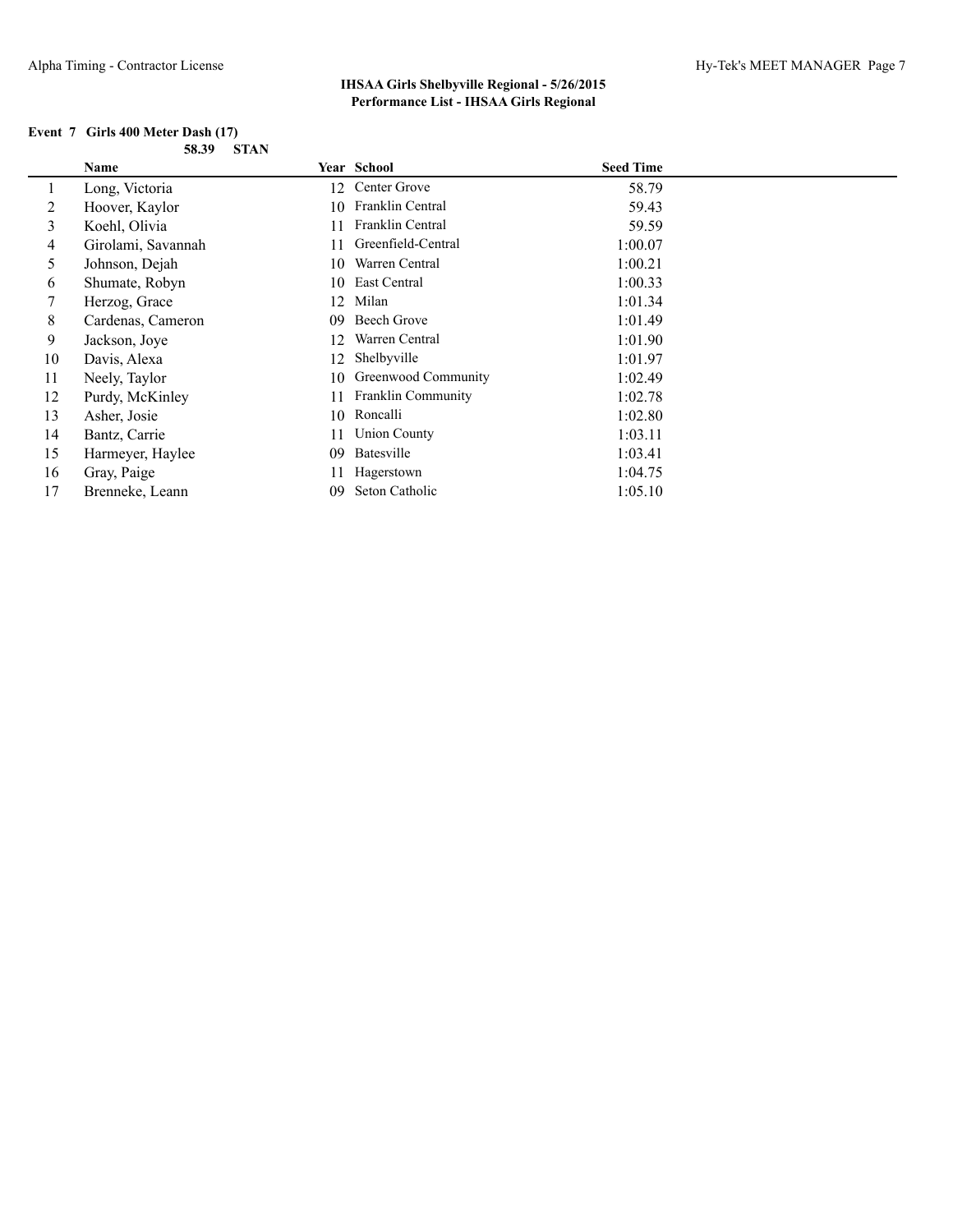| Event 8 Girls 300 Meter Hurdles (16) |       |        |
|--------------------------------------|-------|--------|
|                                      | 45.10 | - STAN |

|                | <b>Name</b>          |     | Year School            | <b>Seed Time</b> |
|----------------|----------------------|-----|------------------------|------------------|
| 1              | Jordan, Jasmyne      | 12  | Warren Central         | 46.02            |
| 2              | Wise, Madison        |     | 10 Greenfield-Central  | 47.36            |
| 3              | Malone, Olivia       |     | 12 Columbus North      | 47.39            |
| $\overline{4}$ | Harris, Halle        |     | 12 Roncalli            | 47.71            |
| 5              | Hasler, Grace        | 09  | Hauser                 | 48.17            |
| 6              | Ricke, Kirsten       |     | 12 Oldenburg Academy   | 48.45            |
| 7              | Parramore, Alexandra |     | 10 Franklin Community  | 48.87            |
| 8              | Biggs, Ariel         | 12  | South Dearborn         | 49.30            |
| 9              | Bruns, Clare         | 11  | Batesville             | 49.64            |
| 10             | Tucker, Da'Vonna     | 12  | Warren Central         | 49.69            |
| 11             | Gedeon, Debie        | 12  | Columbus North         | 49.85            |
| 12             | Moore, Leah          | 09. | Greenwood Community    | 50.40            |
| 13             | Andres, Josefa       | 12  | East Central           | 50.48            |
| 14             | Miller, Ashley       |     | Seton Catholic         | 51.63            |
| 15             | Stegner, Riley       | 12  | Connersville           | 52.74            |
| 16             | Bowling, Summer      | 09  | Rushville Consolidated | 52.96            |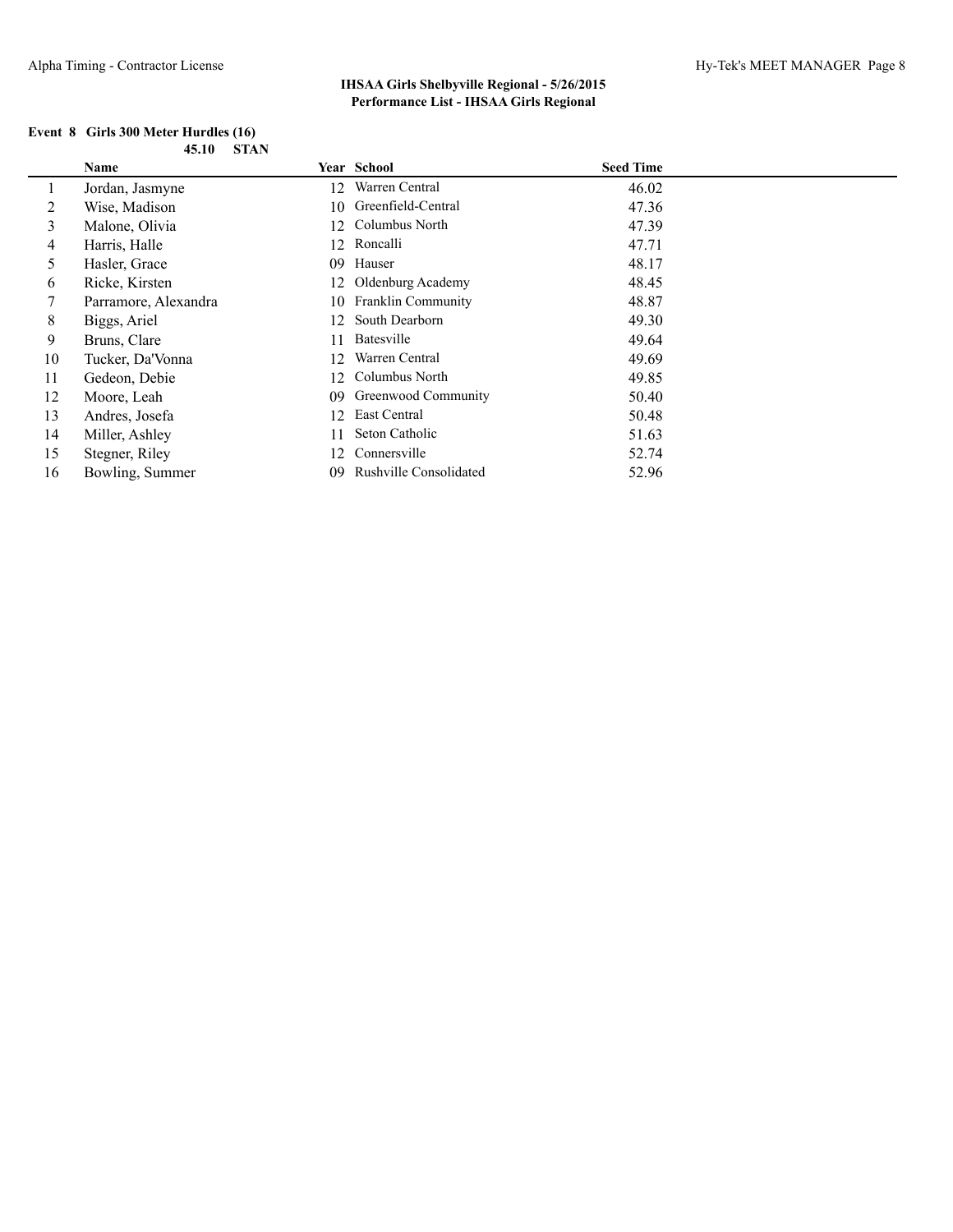| Event 9 Girls 800 Meter Run (18) |  |
|----------------------------------|--|
| $2:16.53$ STAN                   |  |

|    | Name               |    | Year School         | <b>Seed Time</b> |             |
|----|--------------------|----|---------------------|------------------|-------------|
|    | Talhelm, Brooke    | 11 | Franklin Central    | 2:16.18          | <b>STAN</b> |
| 2  | Reed, Haleigh      | 10 | Oldenburg Academy   | 2:21.82          |             |
| 3  | Hickey, Taylor     | 11 | Center Grove        | 2:24.16          |             |
| 4  | Waites, Keytorria  | 10 | Warren Central      | 2:24.68          |             |
| 5  | Cook, Sydney       | 09 | Greenfield-Central  | 2:26.26          |             |
| 6  | Gausman, Kelsey    | 12 | Batesville          | 2:26.87          |             |
|    | Renfro, Maddy      | 11 | Greenwood Community | 2:27.62          |             |
| 8  | Barker, Jenna      | 09 | Seton Catholic      | 2:28.49          |             |
| 9  | Chavez, Gladys     | 11 | Shelbyville         | 2:29.31          |             |
| 10 | Scott, Blayre      | 12 | Shelbyville         | 2:29.51          |             |
| 11 | Tong, Arig         | 09 | Columbus North      | 2:29.87          |             |
| 12 | Bouthier, Nina     | 11 | Columbus North      | 2:30.49          |             |
| 13 | Montarsi, Victoria | 12 | Morristown          | 2:30.94          |             |
| 14 | Gibbs, Laura       | 09 | Warren Central      | 2:30.96          |             |
| 15 | Jones, Cameron     | 09 | Greensburg          | 2:31.14          |             |
| 16 | Antrim, Anevay     | 09 | <b>Union County</b> | 2:33.40          |             |
| 17 | Cougill, Hannah    | 10 | Franklin Central    | 2:34.45          |             |
| 18 | Phillips, Courtney | 12 | Connersville        | 2:38.57          |             |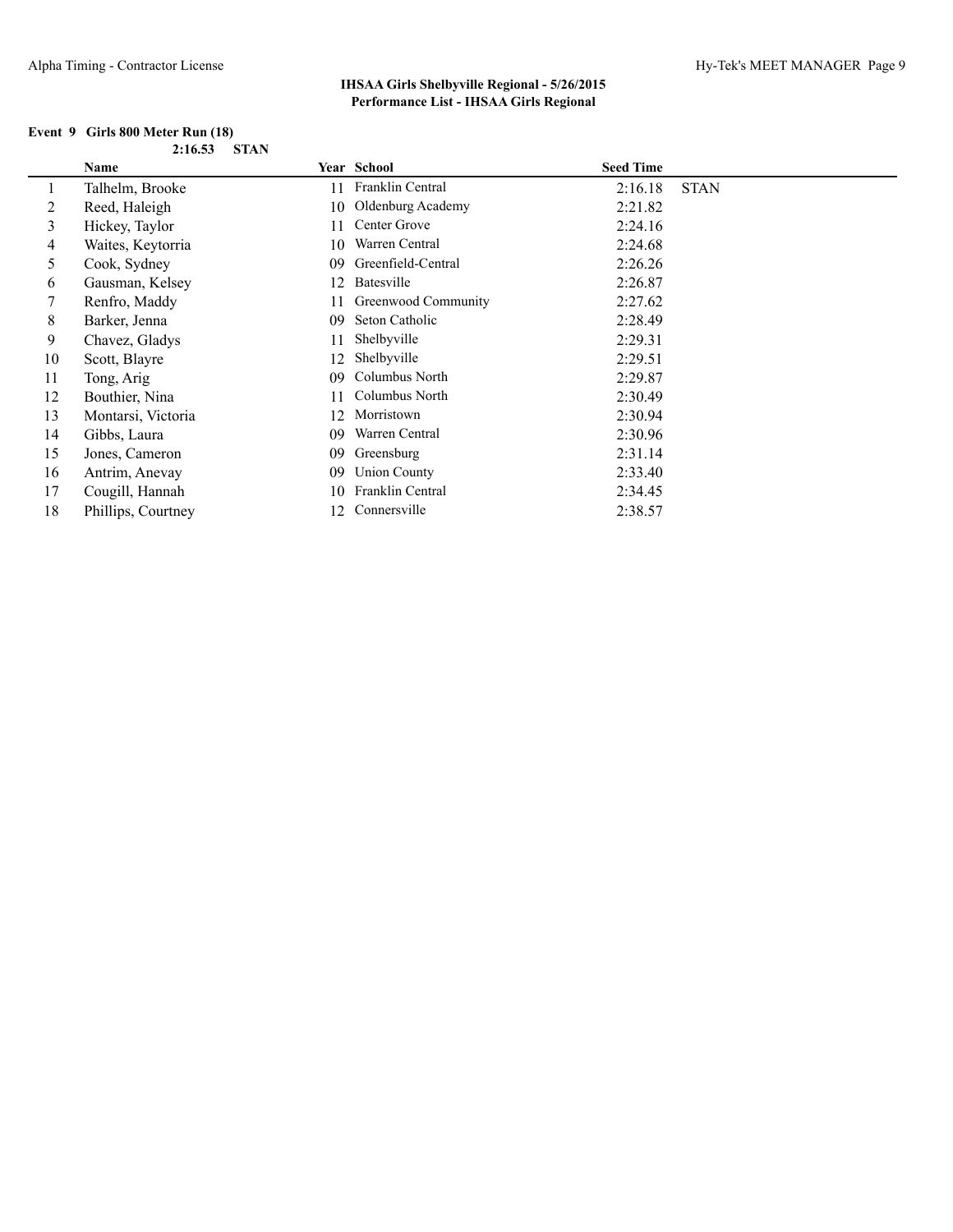|  | Event 10 Girls 3200 Meter Run (16) |             |
|--|------------------------------------|-------------|
|  | 10:54.21                           | <b>STAN</b> |

|    | Name                  |     | Year School                   | <b>Seed Time</b> |  |
|----|-----------------------|-----|-------------------------------|------------------|--|
|    | Dalton, Allie         |     | 10 Greenwood Community        | 10:56.78         |  |
| 2  | Brougher, Rachel      | 10  | Columbus North                | 11:01.32         |  |
| 3  | Jones, Constance Hope | 12  | Warren Central                | 11:18.85         |  |
| 4  | Lax, Sierra           | 11. | Columbus North                | 11:23.22         |  |
| 5  | Pake, Shelby          | 11  | Greensburg                    | 11:47.65         |  |
| 6  | Wells, Jamie          | 09  | Warren Central                | 11:52.44         |  |
|    | Poltrack, Mary        | 10  | Batesville                    | 11:56.55         |  |
| 8  | Dick, Amelia          | 12  | Hagerstown                    | 11:57.38         |  |
| 9  | Clark, Valerie        | 10  | Center Grove                  | 12:00.89         |  |
| 10 | Repp, Sarah           | 12  | Connersville                  | 12:07.77         |  |
| 11 | Newhart, Catherine    | 09  | Greensburg                    | 12:18.41         |  |
| 12 | Chan, Rachel          | 10  | Center Grove                  | 12:19.22         |  |
| 13 | Toschlog, Ashley      | 11  | Centerville                   | 12:22.65         |  |
| 14 | Brewer, Kaley         | 10  | Whiteland Community           | 12:26.06         |  |
| 15 | Fogg, Kayla           | 10  | <b>Rushville Consolidated</b> | 12:34.68         |  |
| 16 | Lubbe, Danielle       |     | 10 Shelbyville                | 12:42.77         |  |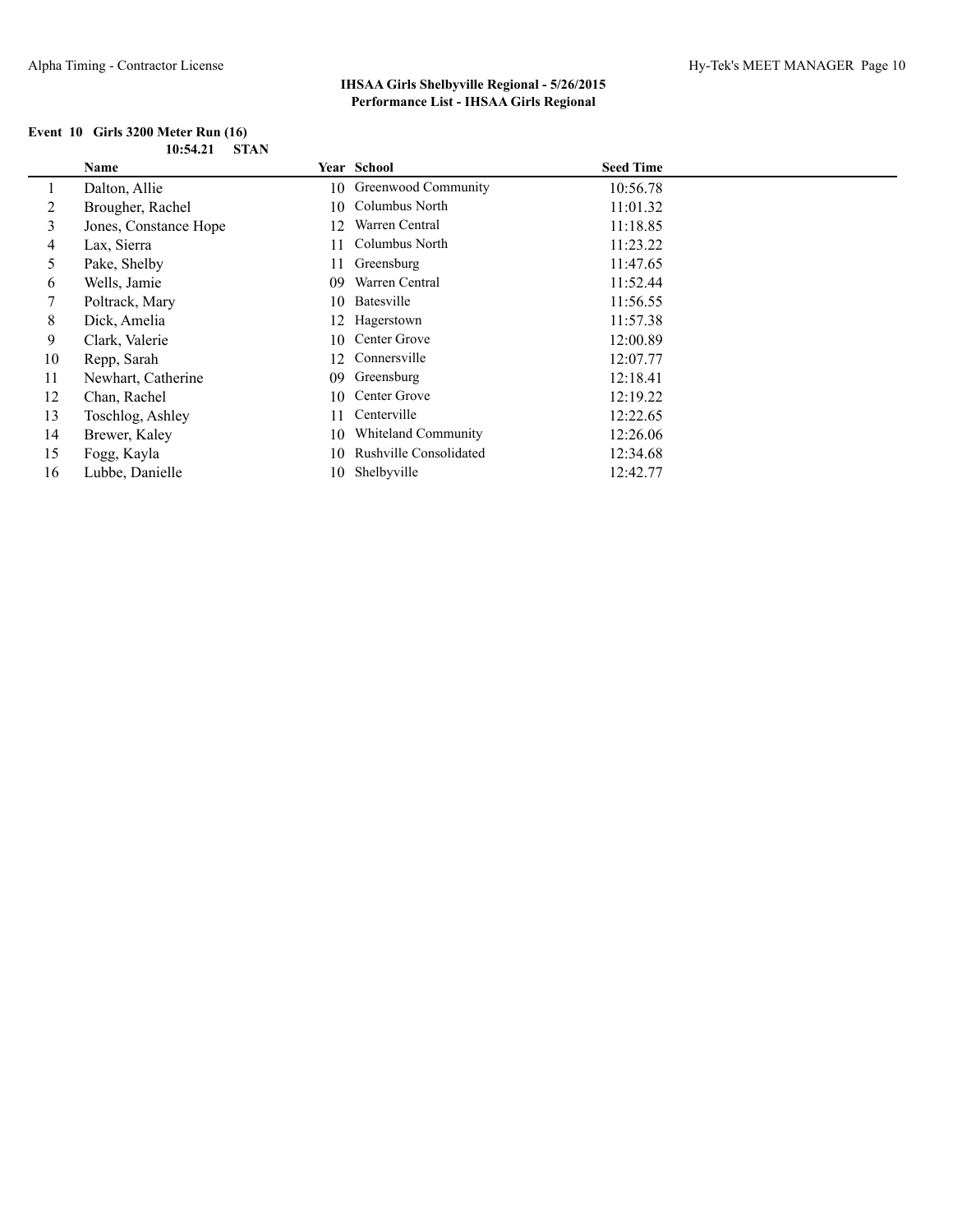#### **Event 11 Girls 4x400 Meter Relay (16) 3:59.04 STAN**

|    | Team                      | Relay        | <b>Seed Time</b> |  |
|----|---------------------------|--------------|------------------|--|
|    | Warren Central            | A            | 4:00.76          |  |
| 2  | Franklin Central          | $\mathbf{A}$ | 4:01.07          |  |
| 3  | Greenfield-Central        | $\mathbf{A}$ | 4:05.85          |  |
| 4  | Center Grove              | $\mathbf{A}$ | 4:07.51          |  |
| 5  | Shelbyville               | $\mathbf{A}$ | 4:11.53          |  |
| 6  | Greenwood Community       | $\mathbf{A}$ | 4:12.61          |  |
| 7  | East Central              | A            | 4:13.49          |  |
| 8  | Roncalli                  | $\mathbf{A}$ | 4:14.48          |  |
| 9  | Batesville                | $\mathbf{A}$ | 4:15.59          |  |
| 10 | Oldenburg Academy         | $\mathbf{A}$ | 4:15.70          |  |
| 11 | <b>Franklin Community</b> | $\mathbf{A}$ | 4:18.31          |  |
| 12 | Columbus North            | $\mathbf{A}$ | 4:18.96          |  |
| 13 | Seton Catholic            | A            | 4:21.04          |  |
| 14 | Franklin County           | $\mathbf{A}$ | 4:23.82          |  |
| 15 | Connersville              | A            | 4:32.12          |  |
| 16 | <b>Union County</b>       | A            | 4:33.95          |  |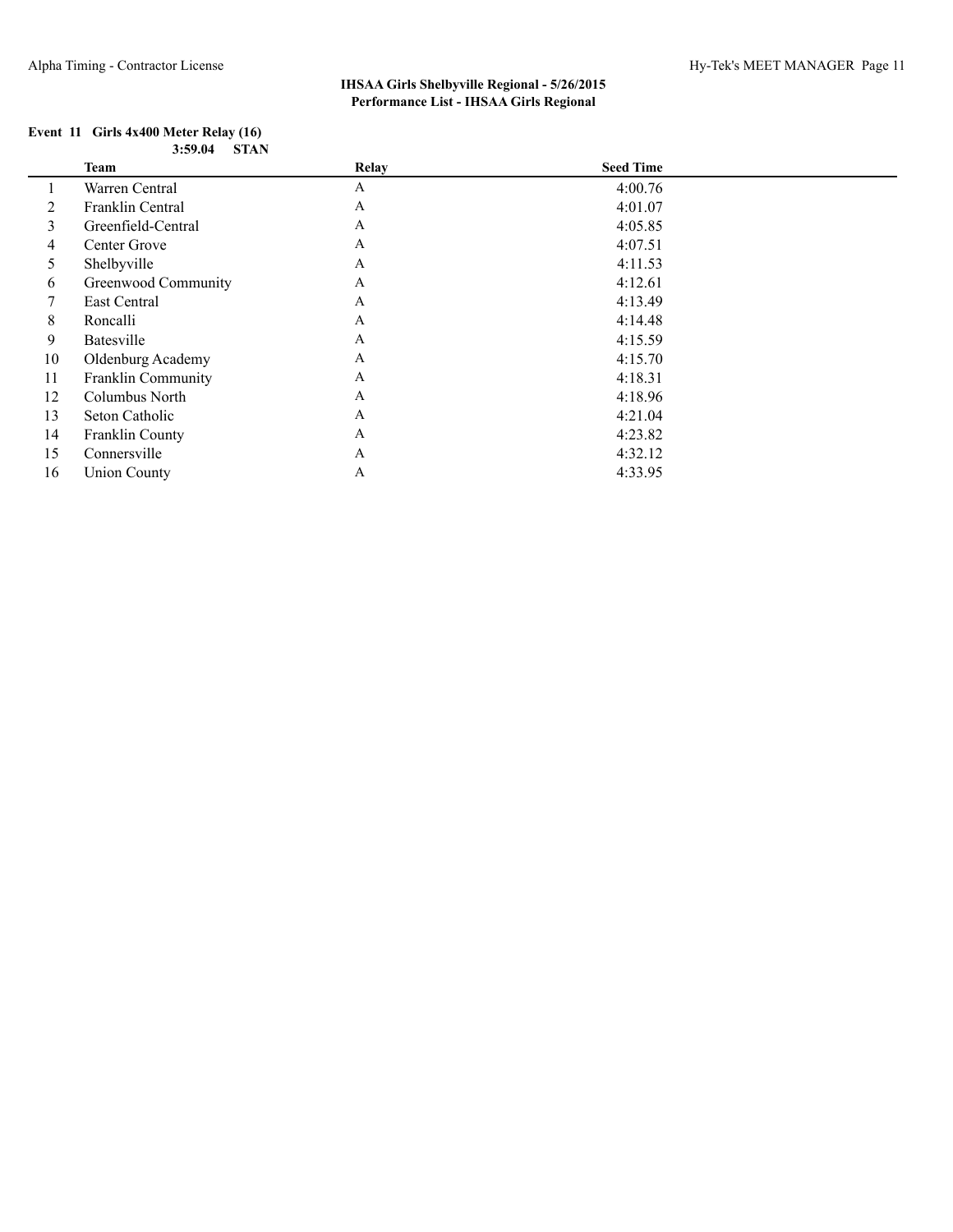### **Event 12 Girls High Jump (26) 5-04.00 STAN**

|    | Name               |    | Year School                | <b>Seed Mark</b> |             |
|----|--------------------|----|----------------------------|------------------|-------------|
| 1  | Hampton, Arieaunna | 10 | Greensburg                 | 5-06.00          | <b>STAN</b> |
| 2  | Spivey, Trisha     | 12 | <b>Union County</b>        | 5-05.00          | <b>STAN</b> |
| 3  | Lewis, Regan       | 12 | Greenfield-Central         | $5-04.00$        | <b>STAN</b> |
| 4  | Pennington, Taylor | 12 | Center Grove               | $5 - 02.00$      |             |
| 5  | Purdy, McKinley    | 11 | Franklin Community         | $5 - 02.00$      |             |
| 6  | Biggs, Ariel       | 12 | South Dearborn             | $5-02.00$        |             |
| 7  | Bell, Maray        | 09 | Warren Central             | 5-01.00          |             |
| 8  | Weston, Olivia     | 09 | Greenwood Community        | 5-01.00          |             |
| 9  | Whalen, Claire     | 10 | Roncalli                   | $5 - 00.00$      |             |
| 10 | Hicks, Asia        | 10 | Warren Central             | $5 - 00.00$      |             |
| 11 | Anderson, Johanna  | 11 | Columbus North             | $5 - 00.00$      |             |
| 12 | McDaniel, Jordan   | 12 | Hauser                     | $5 - 00.00$      |             |
| 13 | Wineman, Rachel    | 12 | New Palestine              | 4-10.00          |             |
| 14 | Carpenter, Abby    | 09 | Morristown                 | $4 - 10.00$      |             |
| 15 | Lawrie, Emma       | 12 | Roncalli                   | 4-10.00          |             |
| 16 | Eckstein, Jill     | 09 | Oldenburg Academy          | $4 - 10.00$      |             |
| 17 | Bell, Jenea        | 10 | Franklin Central           | 4-10.00          |             |
| 18 | Ezelll, Brooke     | 11 | Southwestern (Shelbyville) | $4 - 10.00$      |             |
| 19 | McIntosh, Emma     | 11 | Indpls Lutheran            | $4 - 10.00$      |             |
| 20 | Fields, Hunter     | 10 | <b>Indian Creek</b>        | 4-10.00          |             |
| 21 | Shumate, Robyn     | 10 | East Central               | 4-10.00          |             |
| 22 | Rosenbach, Kaylee  | 11 | North Decatur              | $4 - 10.00$      |             |
| 23 | Simon, Brittany    | 12 | Greensburg                 | 4-10.00          |             |
| 24 | Hensley, Megan     | 12 | Franklin County            | $4 - 10.00$      |             |
| 25 | Reichart, Emma     | 11 | Tri                        | 4-08.00          |             |
| 26 | Austin, Riley      | 09 | Richmond                   | 4-08.00          |             |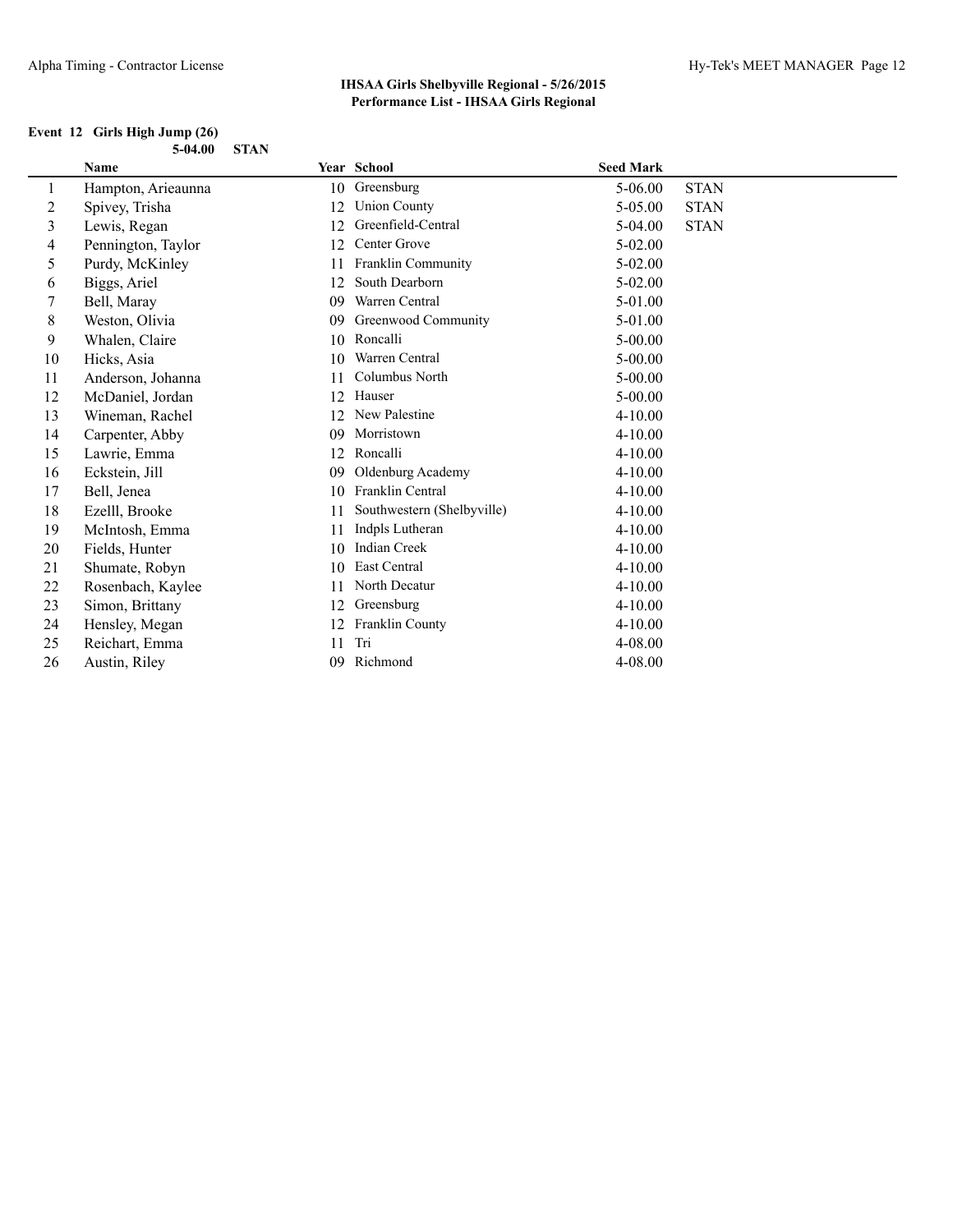| Event 13 Girls Discus Throw (17) |  |             |
|----------------------------------|--|-------------|
|                                  |  | 131-04 STAN |

|         | Name                 |     | <b>Year School</b>        | <b>Seed Mark</b> |
|---------|----------------------|-----|---------------------------|------------------|
| $\perp$ | Sammons, Ellie       | 12  | Rushville Consolidated    | 129-06           |
| 2       | Wilson, Jessica      | 12  | Indpls Lutheran           | 120-11           |
| 3       | Castro, Kinsley      | 11  | <b>Franklin Community</b> | 117-10           |
| 4       | Etter, Carlie        | 11  | Morristown                | 114-01           |
| 5       | Hart, Haley          | 12. | Morristown                | 109-08           |
| 6       | Chipman, Whitney     | 12  | Rising Sun                | 108-09           |
| 7       | Anderson, Deysha     | 10  | Warren Central            | 106-03           |
| 8       | Lux, Kiersten        | 11  | Waldron                   | 103-08           |
| 9       | Hammond, Brittany    | 11  | <b>Franklin Community</b> | 102-07           |
| 10      | Summa, Makinsey      | 12  | Columbus North            | $101 - 05$       |
| 11      | Trulock, Maegan      | 11  | Center Grove              | 101-01           |
| 12      | Baker, Meghan        | 12  | Shelbyville               | $100 - 05$       |
| 13      | Sosnowski, Catherine | 12  | Greenfield-Central        | 100-05           |
| 14      | Plankenhorn, Karli   | 12  | Hagerstown                | 99-11            |
| 15      | Stegall, Faith       | 09  | Northeastern              | 97-11            |
| 16      | Kinnett, Andrea      | 12  | East Central              | 97-03            |
| 17      | Heidlage, Samantha   |     | Batesville                | $97-00$          |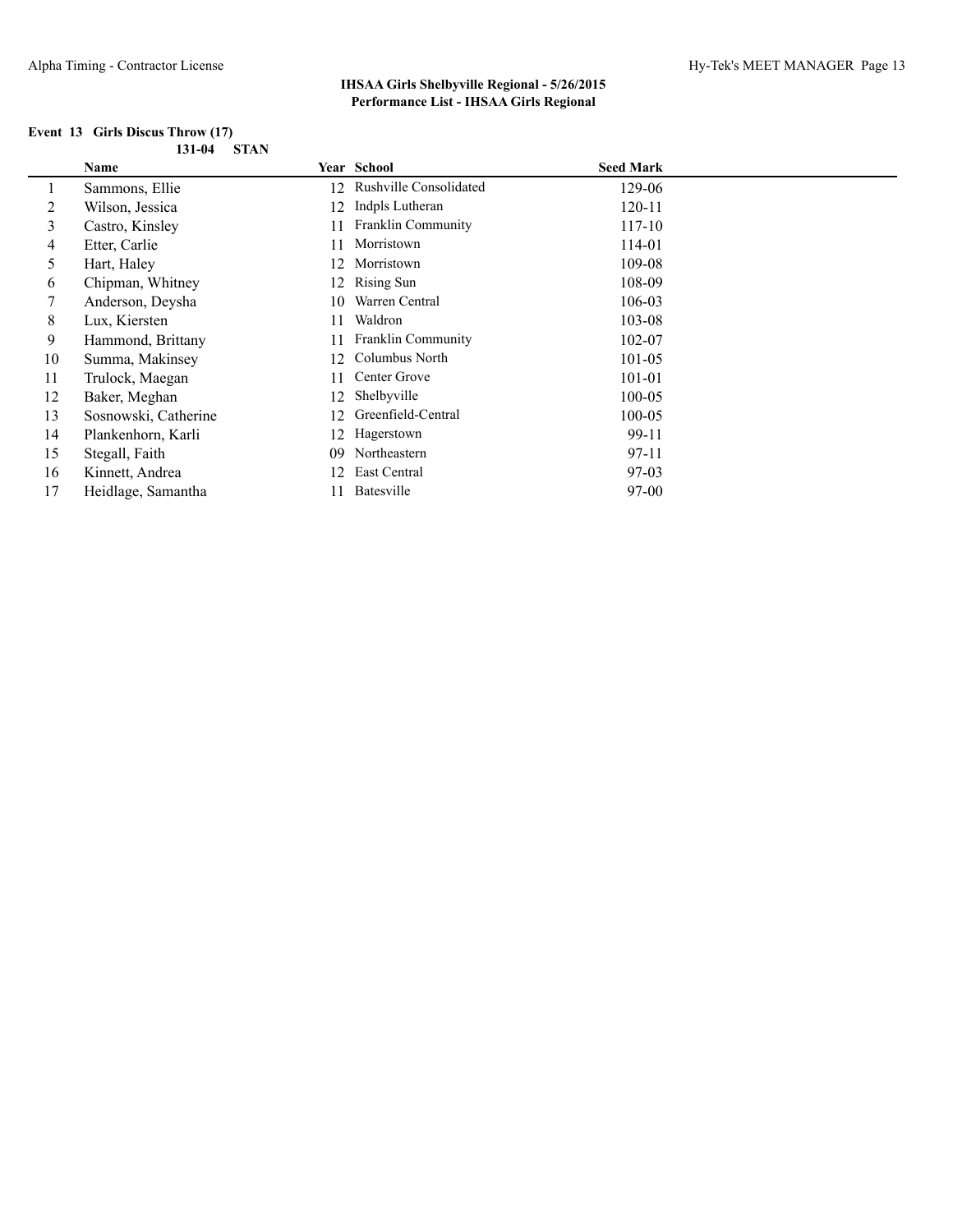#### **Event 14 Girls Shot Put (16) 40-10.00 STAN**

|    | Name               |    | Year School        | <b>Seed Mark</b> |
|----|--------------------|----|--------------------|------------------|
|    | Hart, Haley        |    | 12 Morristown      | 39-08.00         |
| 2  | Stone, Stephanie   | 12 | Center Grove       | 38-05.00         |
| 3  | Chipman, Whitney   | 12 | <b>Rising Sun</b>  | 37-05.00         |
| 4  | Carson, Katie      | 11 | Roncalli           | 37-02.50         |
| 5  | Anderson, Deysha   | 10 | Warren Central     | 36-06.25         |
| 6  | Cheek, Alysha      | 11 | Center Grove       | $36 - 00.00$     |
|    | Baker, Meghan      |    | 12 Shelbyville     | 35-05.00         |
| 8  | Schmidt, Emma      |    | 10 Roncalli        | 35-00.00         |
| 9  | Castro, Kinsley    | 11 | Franklin Community | 34-06.00         |
| 10 | Elza, Rebecca      | 11 | Hagerstown         | 34-00.00         |
| 11 | Smith, Jamarra     | 11 | Warren Central     | 33-07.50         |
| 12 | McCammon, Sydnie   | 10 | Columbus East      | 33-05.50         |
| 13 | Heidlage, Samantha | 11 | <b>Batesville</b>  | 33-03.00         |
| 14 | Kinnett, Andrea    | 12 | East Central       | 33-00.50         |
| 15 | Shafer, Shelly     |    | Hagerstown         | 32-04.00         |
| 16 | Ferguson, Kennedy  |    | Connersville       | 31-06.50         |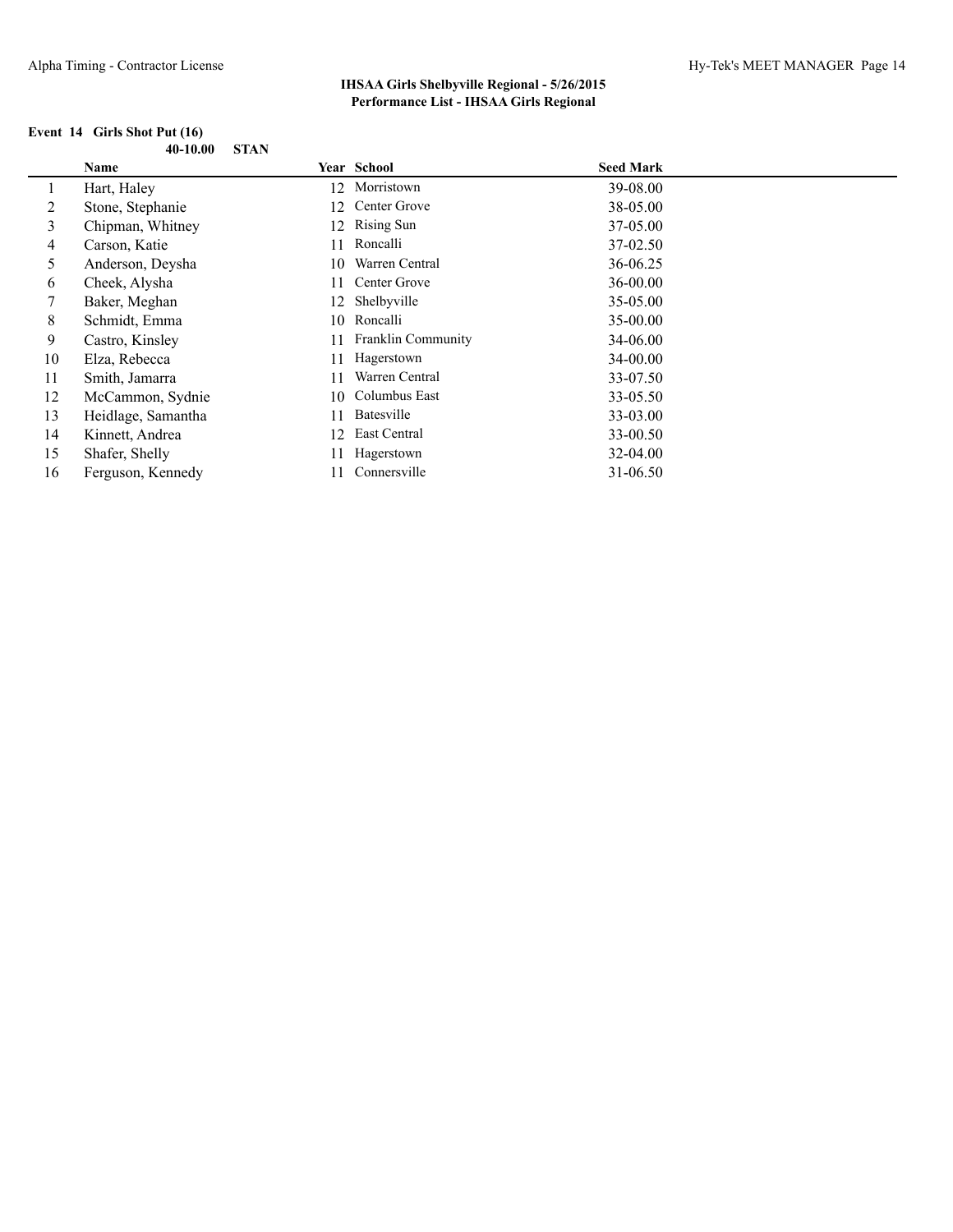### **Event 15 Girls Long Jump (16) 17-09.25 STAN**

|    | <b>Name</b>            |     | <b>Year School</b>        | <b>Seed Mark</b> |             |
|----|------------------------|-----|---------------------------|------------------|-------------|
|    | Redmon, Caitlyn        | 12  | Warren Central            | 18-09.75         | <b>STAN</b> |
| 2  | Coleman, Olivia        | 11  | Warren Central            | 17-01.00         |             |
| 3  | Doublin, Kloie         | 09  | <b>Franklin Community</b> | 17-00.00         |             |
| 4  | Saylor, Paige          | 10  | Roncalli                  | $16 - 10.00$     |             |
| 5  | Lewis, Regan           | 12  | Greenfield-Central        | 16-08.50         |             |
| 6  | Bell, Jenea            | 10. | Franklin Central          | 16-05.75         |             |
|    | Hoodlebrink, Aimee     |     | 10 Hagerstown             | 16-05.00         |             |
| 8  | Robben, Amelia         | 11  | <b>Franklin County</b>    | 16-04.00         |             |
| 9  | Austin, Riley          | 09  | Richmond                  | 16-04.00         |             |
| 10 | Accinelli, Brianna     | 12  | Whiteland Community       | $16 - 03.50$     |             |
| 11 | Goines, Haley          | 09  | Center Grove              | $16 - 03.00$     |             |
| 12 | Wise, Madison          | 10  | Greenfield-Central        | 15-11.00         |             |
| 13 | Schoen, Sydney         | 09  | Hauser                    | 15-11.00         |             |
| 14 | West, Kassidy          | 12  | Cambridge City Lincoln    | 15-10.25         |             |
| 15 | Elkins, Mary Elizabeth | 11  | Batesville                | 15-09.25         |             |
| 16 | Fette, Olivia          | 12  | East Central              | 15-06.50         |             |